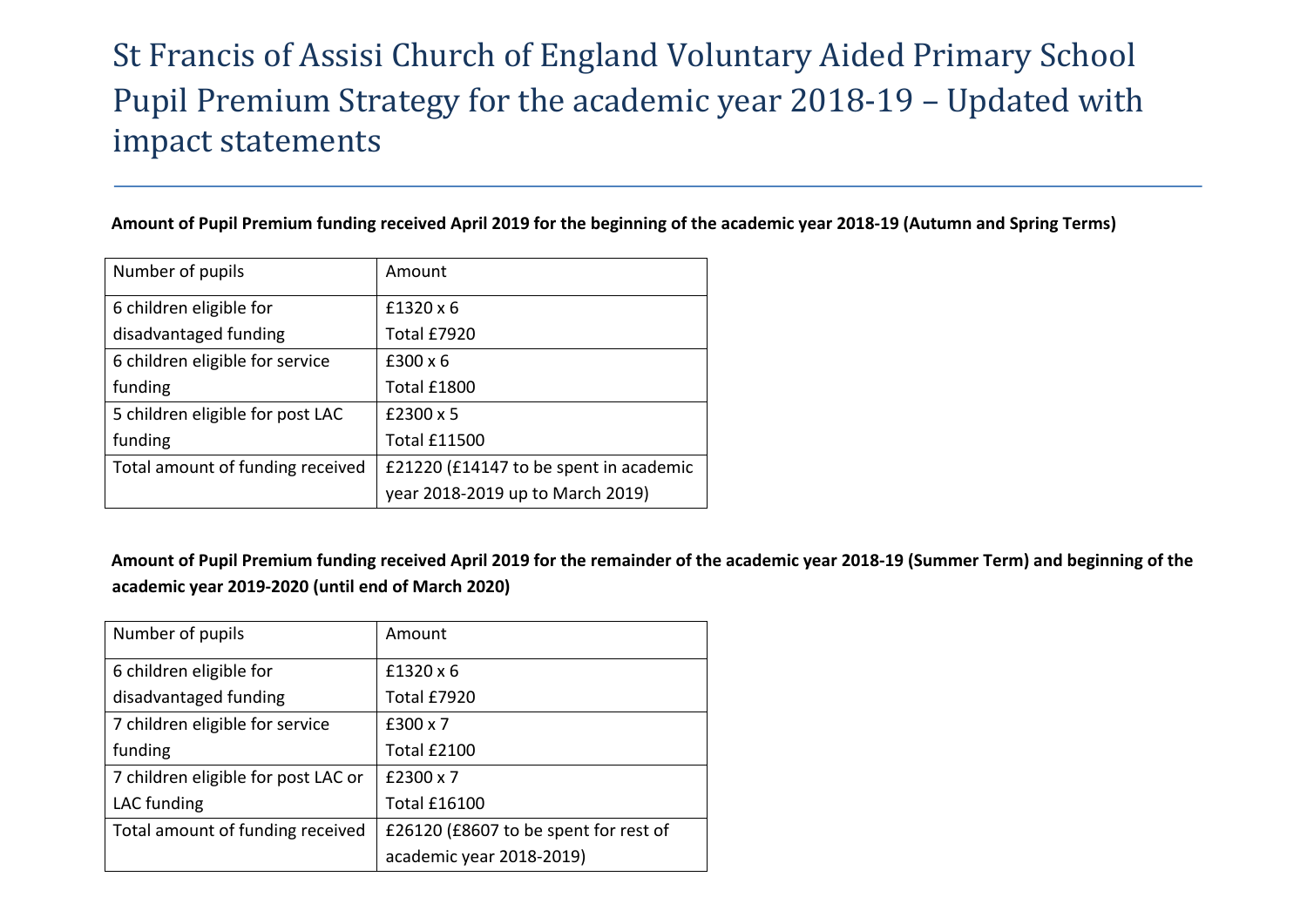## **Identified barriers to educational achievement**

St Francis of Assisi Primary School has identified the following as barriers for some of the pupils currently in receipt of Pupil Premium:

1. Social and emotional welfare – the emotional wellbeing of our children (including developmental vulnerabilities through attachment difficulties) or their ability to socialise appropriately, potentially affecting their ability to learn and make progress, supporting those children who have parents on tour/away from home.

2. Access to extra-curricular activities - educational experiences such as trips, extra-curricular clubs, to help develop life skills, aspirations and participation in physical activities.

3. Rates of progress – the number of children making accelerated progress, reaching GLD at EYFS, achieving national benchmarks at KS1 and 2.

- 4. Cognition difficulties working memory affecting a child's ability with their attention, impulse control and learning capacity.
- 5. Gross and fine motor control skills that are not secure, impacting on writing progress.
- **Key expenditure – how the allocation will be spent for the period Sept 18-April 19 - £14147 and then additional funding added into budget from April 2019 - £8607. Additions made following budget in April 2019 (Total to spend - £24270)**

| Area of spend                                                             | <b>Focus/Barrier</b>                     | <b>Total allocation</b> |
|---------------------------------------------------------------------------|------------------------------------------|-------------------------|
| Educational experiences – trips, residential visits including RobinWood,  | Social and emotional welfare, access     | £300                    |
| music and sporting clubs                                                  | to extra-curricular activities (1 and 2) |                         |
| Continued employment of Pupil Premium Champion two-three half             | All 5 aspects                            | £6000                   |
| days each week                                                            |                                          |                         |
| Additional TA and teacher support in classes and in small                 | Rates of progress, cognition             | £6390                   |
| groups/individual basis, targeted PP focus in Y2 and Y3, interventions,   | difficulties, gross and fine motor       |                         |
| training and development                                                  | control $(3, 4$ and $5)$                 |                         |
| Release of SENDCO, Maths and English leads                                | Rates of progress (3)                    | £1000                   |
| Resources to support and improve teaching and learning                    | Social and emotional welfare, access     | £330                    |
|                                                                           | to extra-curricular activities (1 and 2) |                         |
| Additional training for staff including lunchtime supervisors             | Social and emotional welfare,            | £2000                   |
|                                                                           | cognition difficulties (1 and 4)         |                         |
| Nurture group activities three afternoons each week to support            | Social and emotional welfare,            | £5750                   |
| individual pupils with creative learning as well as supporting social and | cognition difficulties (1 and 4)         |                         |
| emotional welfare (two adults within the group). Further development      |                                          |                         |
| of resources within.                                                      |                                          |                         |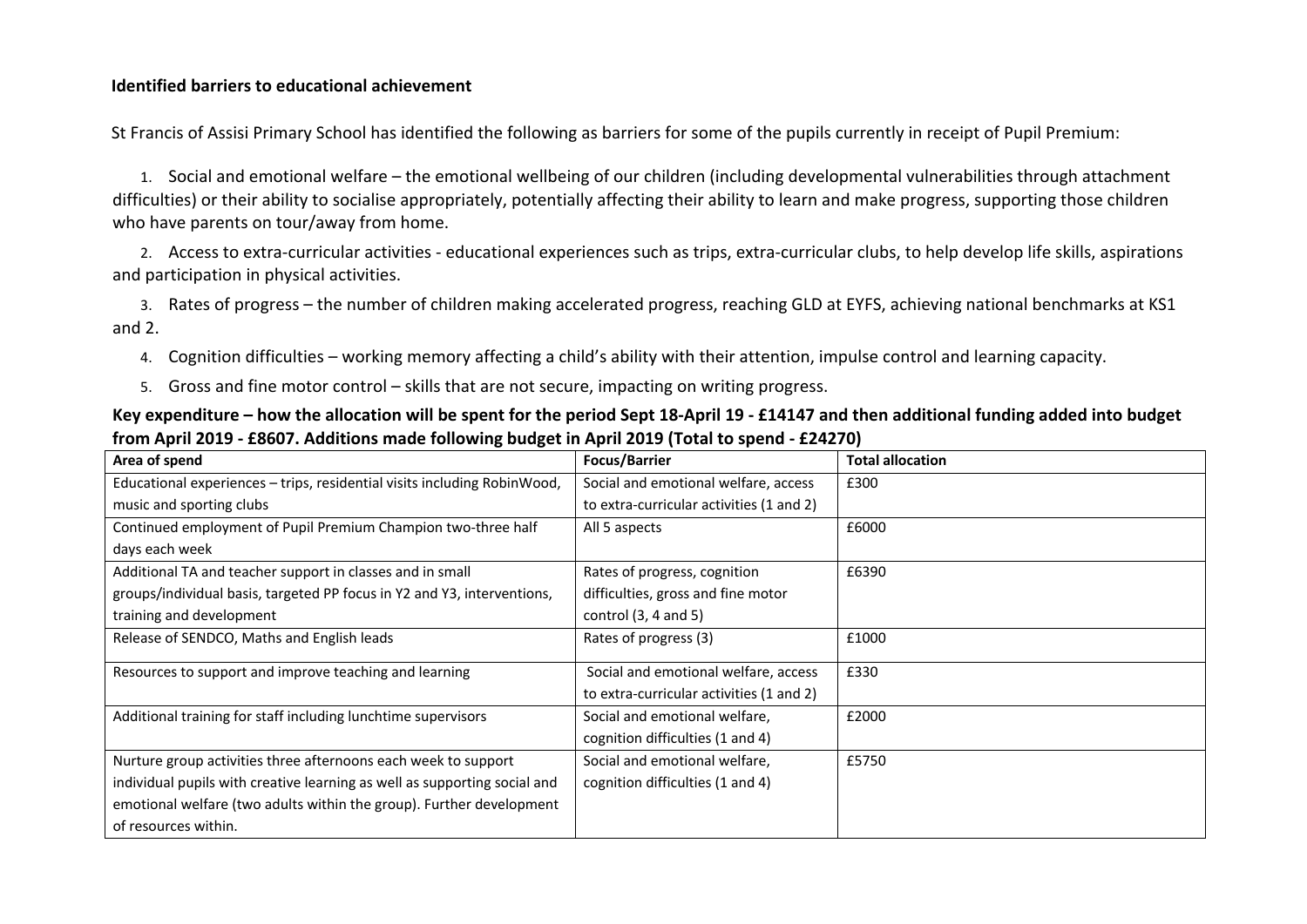| External agency support (STRIVE) which is part of Future Steps           | Social and emotional welfare,    | £2500                                     |
|--------------------------------------------------------------------------|----------------------------------|-------------------------------------------|
| Occupational Therapy (to lead weekly sessions for pupils linked to       | cognition difficulties (1 and 4) |                                           |
| attachment and sensory needs)                                            |                                  |                                           |
| Additional TA support for two pupils in KS2 (mornings) to support        | Social and emotional welfare,    | £2000                                     |
| inclusion and ability to overcome barriers to learning due to social and | cognition difficulties (1 and 4) |                                           |
| emotional needs (end of Autumn-end of Summer).                           |                                  |                                           |
|                                                                          |                                  | <b>Total: £26270</b>                      |
|                                                                          |                                  | Additional funds taken from school budget |

| Area of spend                                                                                                                                                                                                                                                                                                                                                                                                                                                                    | Intended outcomes - why these approaches are being taken                                                                                                                                                                                                                                                                                                                                                                                                                                                                                                                                                                                                                                                                                                                                                                                                                                                                                                | <b>Actions</b>                                                                                                                                                                                                                                                                                                                                                                                                                                                                                                                                                                                                                                                                                                                                                                                                                                                                                                                                                                                                                                                                                                                                                                                                                                                     |
|----------------------------------------------------------------------------------------------------------------------------------------------------------------------------------------------------------------------------------------------------------------------------------------------------------------------------------------------------------------------------------------------------------------------------------------------------------------------------------|---------------------------------------------------------------------------------------------------------------------------------------------------------------------------------------------------------------------------------------------------------------------------------------------------------------------------------------------------------------------------------------------------------------------------------------------------------------------------------------------------------------------------------------------------------------------------------------------------------------------------------------------------------------------------------------------------------------------------------------------------------------------------------------------------------------------------------------------------------------------------------------------------------------------------------------------------------|--------------------------------------------------------------------------------------------------------------------------------------------------------------------------------------------------------------------------------------------------------------------------------------------------------------------------------------------------------------------------------------------------------------------------------------------------------------------------------------------------------------------------------------------------------------------------------------------------------------------------------------------------------------------------------------------------------------------------------------------------------------------------------------------------------------------------------------------------------------------------------------------------------------------------------------------------------------------------------------------------------------------------------------------------------------------------------------------------------------------------------------------------------------------------------------------------------------------------------------------------------------------|
| <b>Additional TA support</b><br>with groups and<br>individuals to support<br>social and emotional<br>wellbeing.<br>Pupil Premium Champion<br>funding/release to work<br>with individuals on a one-<br>to-one basis.<br>Pupil Premium Champion<br>funding/release to meet<br>with parents/carers and<br>staff.<br>Additional training for<br>staff.<br>Resources and equipment<br>to support individual<br>pupils' social and<br>emotional needs - also<br>organised within spare | 1. To increase the social and emotional wellbeing of pupils in<br>school.<br>Targeted support to individuals to support development of<br>$\bullet$<br>social skills in classroom and during playtimes/lunchtimes<br>Opportunities for one-to-one time with Pupil Premium<br>$\bullet$<br>Champion to assess children's needs and develop further<br>strategies in liaison with teachers/TAs/parents and carers.<br>To ensure all members of staff understand individual needs<br>relating to social and emotional difficulties and can implement<br>strategies appropriate to individuals.<br>Attachment principles are fully embedded throughout school.<br>$\bullet$<br>Targeted resources and time to for adults to work with<br>$\bullet$<br>children to ensure they have opportunities to communicate<br>with parents who are away.<br>Pupils are able to self-regulate and use strategies to cope in<br>$\bullet$<br>less structured situations. | Half termly discussions between teachers/TAs/Pupil Premium Champion/HT<br>$\bullet$<br>regarding individual pupils including those in receipt of PP and how booster<br>sessions/interventions could improve outcomes.<br>Staff to access attachment training where appropriate, regular discussions<br>across staff.<br>Half termly training with lunchtime supervisors linked to social and emotional<br>$\bullet$<br>strategies.<br>Purchase resources and equipment to support further. Use within specific<br>spaces to support self-regulation, impulse control and sensory needs.<br>TA time working with pupils and additional time to look at strategies,<br>$\bullet$<br>resources and opportunities to develop social and emotional wellbeing.<br>Creation of nurture activities with two TAs and pupils three afternoons each<br>$\bullet$<br>week. Review on a regular basis.<br>STRIVE, which is part of Future Steps to lead weekly sessions for pupils linked<br>to attachment and sensory needs (cost includes one session each week and<br>includes creation of programmes and meetings with staff.<br>Impact<br>Pupils needing support have a programme which can be used to support with<br>regulation. Staff are trained and can support them. |
| classroom.<br>External agency support<br>sessions and programmes<br>to support home and<br>school e.g. Sensory,<br>Attachment, Therapeutic,<br>Play Based Therapy.                                                                                                                                                                                                                                                                                                               |                                                                                                                                                                                                                                                                                                                                                                                                                                                                                                                                                                                                                                                                                                                                                                                                                                                                                                                                                         | Increased time for individuals to be able to manage in the classroom and<br>$\bullet$<br>mainstream setting - decrease in distractions for other pupils.<br>Pupils have increased ability to take turns, show respect, work as part of a<br>team, through activities in nurture group which then have continued within<br>the classroom.<br>Improvement in behaviour during unstructured times and faster time scales<br>to de-escalate which then increases work within classroom.                                                                                                                                                                                                                                                                                                                                                                                                                                                                                                                                                                                                                                                                                                                                                                                |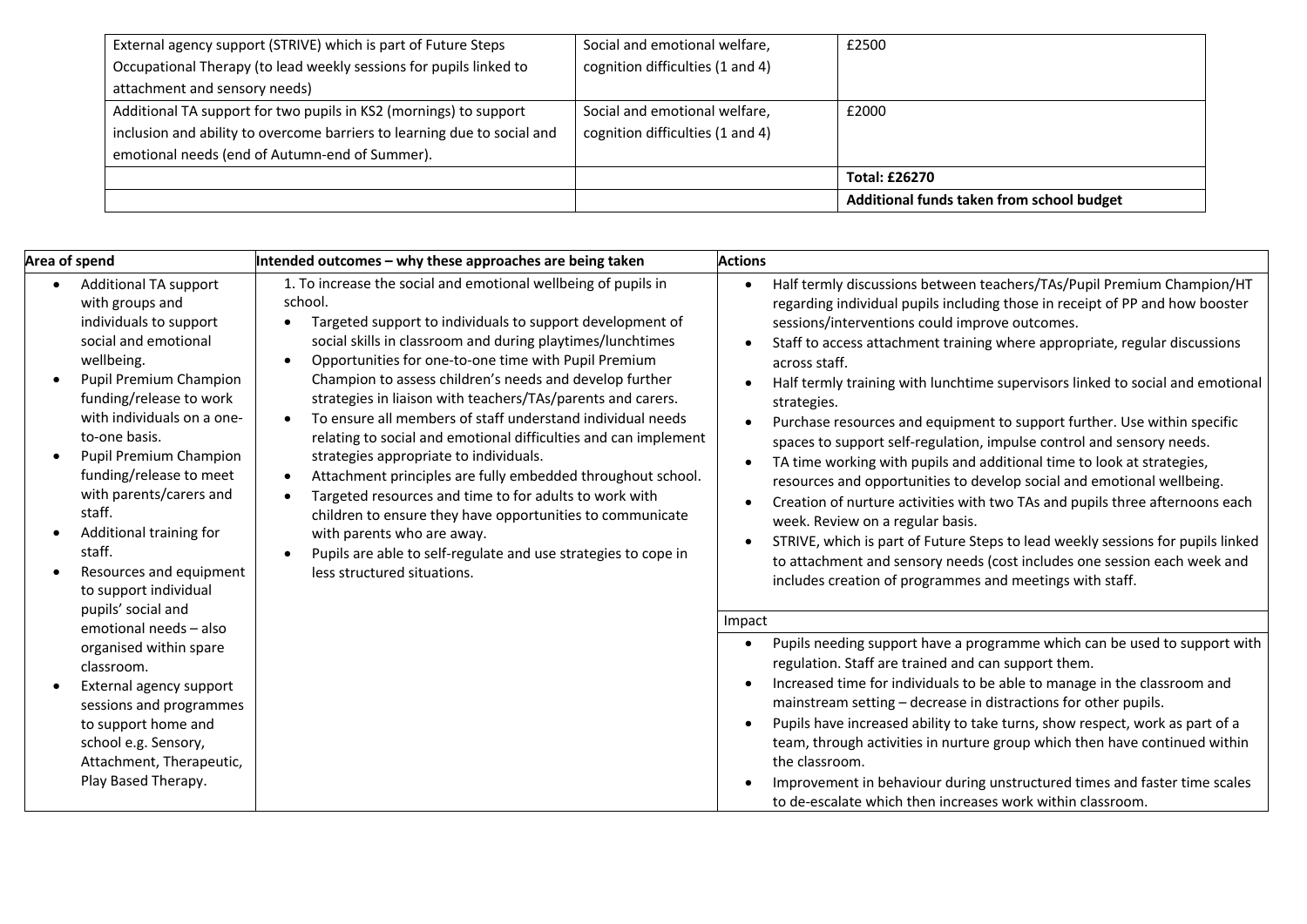|                                                                                                                                                                                                                                                                                                                                                                                                                                                |                                                                                                                                                                                                                                                                                                                                                                                                                                                                                                                                                                                                                                                                                                                                                                                                                                                                                                                                                                                                                 | Pupils have a more positive attitude to school e.g. one child's parent<br>commented that their child was happy in school and would refuse to have<br>time off, even when ill.                                                                                                                                                                                                                                                                                                                                                                                                                                                                                                                                                                                                                                                                                                                            |
|------------------------------------------------------------------------------------------------------------------------------------------------------------------------------------------------------------------------------------------------------------------------------------------------------------------------------------------------------------------------------------------------------------------------------------------------|-----------------------------------------------------------------------------------------------------------------------------------------------------------------------------------------------------------------------------------------------------------------------------------------------------------------------------------------------------------------------------------------------------------------------------------------------------------------------------------------------------------------------------------------------------------------------------------------------------------------------------------------------------------------------------------------------------------------------------------------------------------------------------------------------------------------------------------------------------------------------------------------------------------------------------------------------------------------------------------------------------------------|----------------------------------------------------------------------------------------------------------------------------------------------------------------------------------------------------------------------------------------------------------------------------------------------------------------------------------------------------------------------------------------------------------------------------------------------------------------------------------------------------------------------------------------------------------------------------------------------------------------------------------------------------------------------------------------------------------------------------------------------------------------------------------------------------------------------------------------------------------------------------------------------------------|
| Fully funded residential<br>$\bullet$<br>trip for individual children<br>All visits/trips funded for<br>those parents/carers<br>wishing to access funding<br>for this<br>Extra curricular lunchtime<br>or after school clubs<br>funded at KS1 and KS2<br>Funding for PSA time                                                                                                                                                                  | 2. To ensure equality of access to all school led educational based<br>activities/initiatives - in line with the school's Single Equality Policy<br>and Charging and Remissions Policy.<br>Improved confidence for pupils in specified areas.<br>$\bullet$<br>Pupils are able to participate fully in school trips and residential<br>trips. Learning is supported by trips that are carefully planned<br>to enhance the school's curriculum.<br>Social skills, independence, perseverance and team-work are<br>$\bullet$<br>developed through participation in group activities and<br>overnight stays on residential visits.<br>Learning tasks tailored to specific needs of pupils - closing gaps<br>$\bullet$<br>in understanding.<br>Talents, skills and efforts in non-academic subjects are<br>$\bullet$<br>celebrated and develop self-confidence.<br>Communication between home and school clear and accurate<br>$\bullet$<br>so parents/carers understand the funding opportunities within<br>school. | Half termly discussions between teachers/TAs/Pupil Premium Champion/HT<br>regarding individual pupils including those in receipt of PP and how booster<br>sessions/interventions could improve outcomes.<br>School admin discussions and communication with parents/carers as well as<br>$\bullet$<br>with coaches/music teachers.<br>School admin to research additional opportunities for extra-curricular<br>$\bullet$<br>activities.<br>Celebration through praise worship.<br>$\bullet$<br>Impact<br>All pupils have equal access to extra-curricular clubs and educational visits.<br>$\bullet$<br>Clubs paid for included music lessons, sports clubs, trips.<br>School admin has a positive relationship with parents/carers and can support<br>$\bullet$<br>or discuss where needed.<br>PP Champion has continued to develop positive relationships with parents<br>through discussions held.   |
| Additional L3 TA time in<br>KS2 (3 days per week).<br>Pupil Premium Champion<br>funding/release to work<br>with individuals on a one-<br>to-one basis.<br>Pupil Premium Champion<br>funding/release to meet<br>with staff to discuss needs<br>on a termly basis.<br>SLT English and Maths<br>lead release time to<br>ensure development and<br>progression of writing and<br>aspects of maths<br>throughout EYFS, KS1 and<br>KS <sub>2</sub> . | 3. To increase rates of progress for pupils<br>Accelerated progress from low starting points needed to<br>$\bullet$<br>further improve GLD.<br>Children need to be more 'school ready' by end of EYFS.<br>$\bullet$<br>Phonics skills need to be further developed throughout EYFS<br>$\bullet$<br>and KS1.<br>Phonics check scores need to continue to improve, including<br>$\bullet$<br>resits at Y2.<br>End of KS1 data needs to continue to improve so individual<br>$\bullet$<br>children reach national benchmarks.<br>Progress across all year groups needs to ensure that children<br>are making accelerated progress whenever possible.<br>End of KS2 data needs to indicate accelerated progress.<br>$\bullet$                                                                                                                                                                                                                                                                                       | Half termly PP meetings with HT - pupils highlighted for accelerated<br>$\bullet$<br>progress.<br>Discussion regarding individual pupils including those in receipt of PP and<br>how booster sessions/interventions could improve outcomes.<br>Data analysis at each milestone to identify pupils whose progress is causing<br>concern and to review successes.<br>Teachers to identify groups/individuals for TA support and challenge.<br>Regular review of groupings and re-shaping of focus as required.<br>English and Maths leads to monitor writing and maths teaching and learning<br>$\bullet$<br>throughout EYFS, KS1 and KS2.<br>Impact<br>50% of pupils in EY achieved GLD and the 50% who did, were only missing in<br>$\bullet$<br>one of the areas (Writing).<br>Y1 pupils achieved Phonics Threshold and continuing to make good progress<br>$\bullet$<br>in Reading, Writing and Maths. |
| Release of SENCo to<br>support teachers with                                                                                                                                                                                                                                                                                                                                                                                                   |                                                                                                                                                                                                                                                                                                                                                                                                                                                                                                                                                                                                                                                                                                                                                                                                                                                                                                                                                                                                                 | 50% of Y2 pupils achieved CRWM at a Expected level. All pupils achieved in<br>Reading.                                                                                                                                                                                                                                                                                                                                                                                                                                                                                                                                                                                                                                                                                                                                                                                                                   |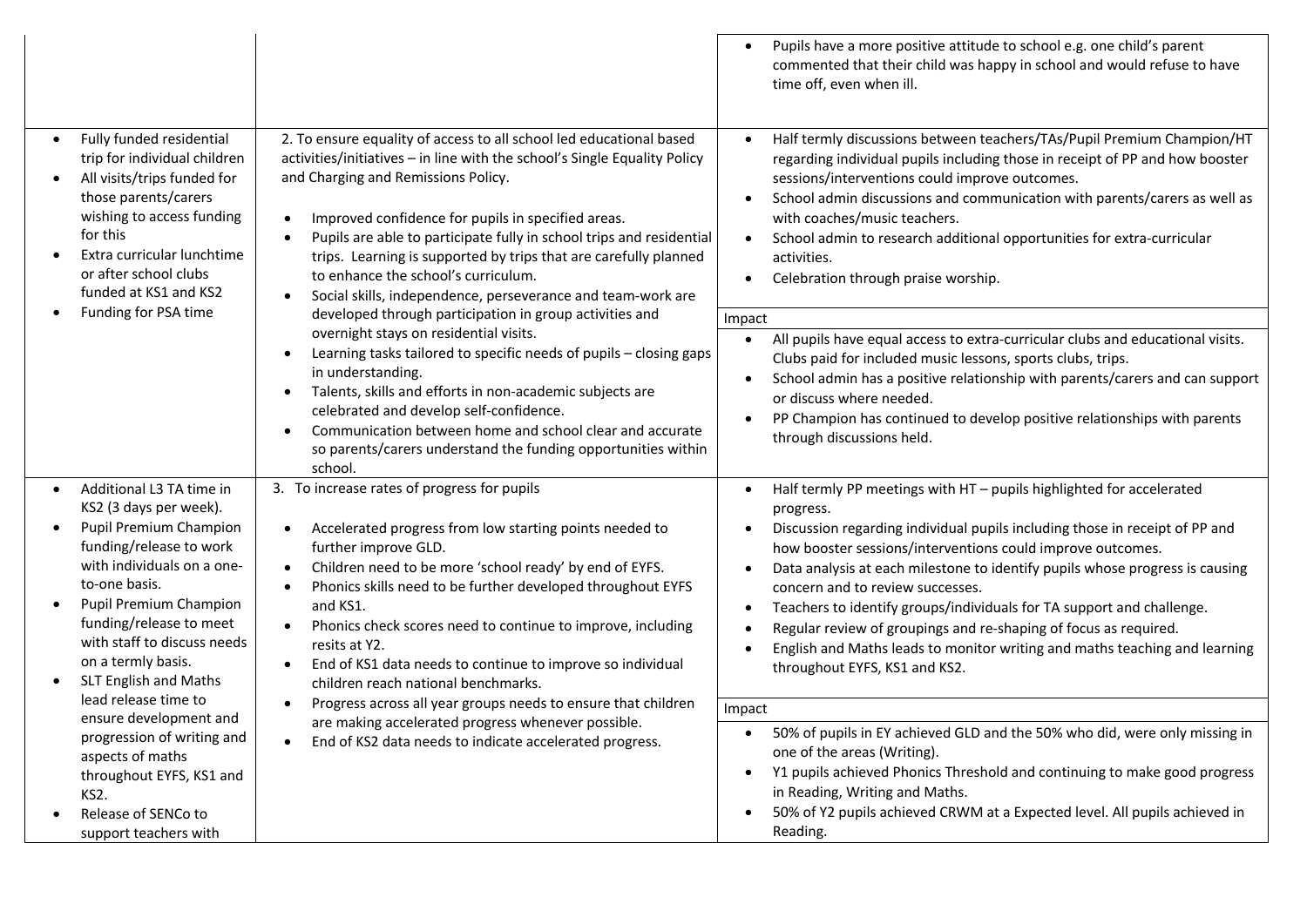| provision mapping and<br>interventions.<br><b>SLT Maths and English</b><br>lead release time to<br>challenge target setting<br>and monitor support and<br>challenge. |                                                                                                                                                                                                                                             | Transition work towards end of year highlighted areas for development and<br>targeted support needed. Targets created with current and new class<br>teachers.<br>Pupils in KS2 have spent increased time within classrooms which has<br>positively impacted in all areas of work. Pupils are more eager to read, write<br>and work within the classroom environments.<br>All pupils are 'ready to work' and nurture group three afternoons is no longer<br>necessary in September 2019. |
|----------------------------------------------------------------------------------------------------------------------------------------------------------------------|---------------------------------------------------------------------------------------------------------------------------------------------------------------------------------------------------------------------------------------------|-----------------------------------------------------------------------------------------------------------------------------------------------------------------------------------------------------------------------------------------------------------------------------------------------------------------------------------------------------------------------------------------------------------------------------------------------------------------------------------------|
| Resources - including ICT<br>based.<br>TA time to work with<br>children on specific<br>activities.<br>Training for staff including                                   | 4. To increase impulse control, attention and learning capacity.<br>Resources and adult time will support self-regulation and<br>increase attention.<br>Training needed to ensure resources and time used<br>appropriately and effectively. | Termly meetings to assess whether progress is being made through use of<br>resources with SENCo.<br>Monitoring of provision mapping and progress.<br>Observations during class and unstructured time and support for individual<br>pupils.                                                                                                                                                                                                                                              |
| lunchtime supervisors.                                                                                                                                               |                                                                                                                                                                                                                                             | Impact                                                                                                                                                                                                                                                                                                                                                                                                                                                                                  |
|                                                                                                                                                                      |                                                                                                                                                                                                                                             | Resources and new strategies have been implemented and developed for<br>pupils inc. Team Pupil, Theraplay, OT School Programmes.                                                                                                                                                                                                                                                                                                                                                        |
|                                                                                                                                                                      |                                                                                                                                                                                                                                             | Time for observing Occupational therapy has ensured that staff have a<br>greater understanding of regulation and the importance.                                                                                                                                                                                                                                                                                                                                                        |
| Resources - including ICT<br>based.<br>TA time to work with<br>children on specific                                                                                  | To develop gross and fine motor control to ensure this is no<br>5.<br>longer a barrier to learning.<br>Developing gross motor control, then fine motor control will                                                                         | Termly meetings to assess whether progress is being made through use of<br>resources with SENCo.<br>Monitoring of interventions and progress.                                                                                                                                                                                                                                                                                                                                           |
| activities (L3 TAs in KS2).                                                                                                                                          | prepare children for improved pencil control.                                                                                                                                                                                               | Impact                                                                                                                                                                                                                                                                                                                                                                                                                                                                                  |
| Release of SENCo to<br>support teachers with<br>strategies and develop<br>EYFS practices for children<br>needing support.                                            | Sustained writing will improve when children are ready.                                                                                                                                                                                     | All pupils in EY can hold a pencil correctly and are beginning to use pre-<br>cursive letter formation.                                                                                                                                                                                                                                                                                                                                                                                 |

## **How will the school measure the impact of the Pupil Premium?**

To monitor progress on attainment, new measures have been included in the performance tables that will capture the achievement of pupils covered by the Pupil Premium. All staff at St Francis of Assisi Primary School have made a commitment to focusing on the progress and achievements of pupils in receipt of Pupil Premium funding. By employing a Pupil Premium Champion who has continued to develop her knowledge and understanding of the progress measures through discussions with the Headteacher, she is also able to support staff. The school regularly collects data, and the monitoring and tracking of the cohort's attainment, will be used to inform pupil progress and enable the early identification of need, support and appropriate intervention. Pupil Progress meetings will be held on a termly basis, but there will also be regular discussions between teachers and the Pupil Premium Champion, SENCO and during staff meeting time. Parents'/carers' views will also be taken on a regular basis.